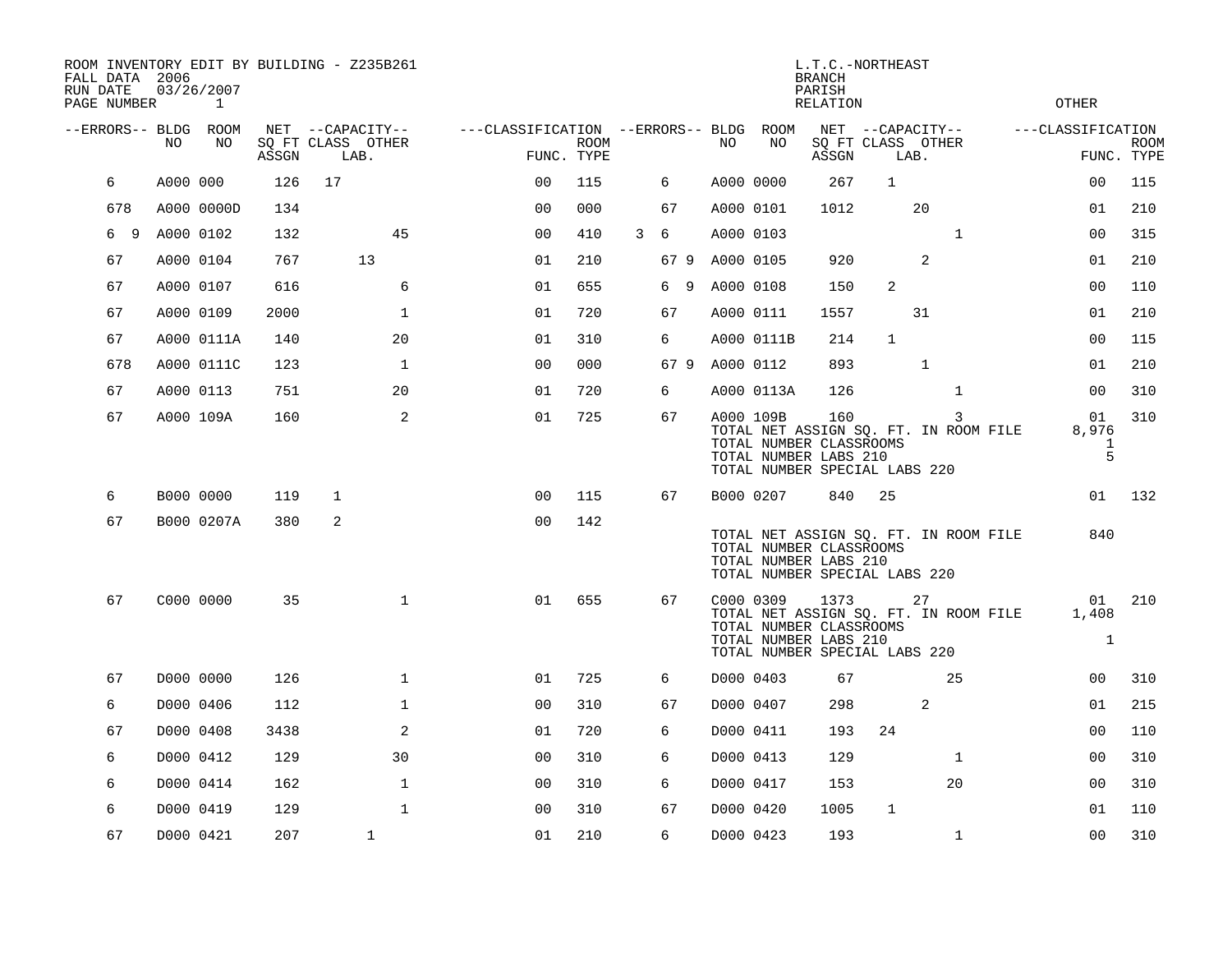| FALL DATA<br>RUN DATE<br>PAGE NUMBER | 2006        | 03/26/2007  |              | ROOM INVENTORY EDIT BY BUILDING - Z235B261 | L.T.C.-NORTHEAST<br><b>BRANCH</b><br>PARISH<br>OTHER<br>RELATION |                           |                 |     |                   |                                                  |                                                                        |                            |                     |
|--------------------------------------|-------------|-------------|--------------|--------------------------------------------|------------------------------------------------------------------|---------------------------|-----------------|-----|-------------------|--------------------------------------------------|------------------------------------------------------------------------|----------------------------|---------------------|
| --ERRORS--                           | BLDG<br>NO. | ROOM<br>NO. | NET<br>ASSGN | --CAPACITY--<br>SO FT CLASS OTHER<br>LAB.  | ---CLASSIFICATION                                                | <b>ROOM</b><br>FUNC. TYPE | --ERRORS-- BLDG | NO. | <b>ROOM</b><br>NO | NET<br>ASSGN                                     | --CAPACITY--<br>SO FT CLASS OTHER<br>LAB.                              | ---CLASSIFICATION<br>FUNC. | <b>ROOM</b><br>TYPE |
| 67                                   |             | D000 0424   | 783          | 16                                         | 01                                                               | 210                       | б.              |     | D000 0425         | 150                                              |                                                                        | 00                         | 310                 |
| 67                                   |             | D000 0426   | 484          | 30                                         | 01                                                               | 410                       |                 |     |                   | TOTAL NUMBER CLASSROOMS<br>TOTAL NUMBER LABS 210 | TOTAL NET ASSIGN SQ. FT. IN ROOM FILE<br>TOTAL NUMBER SPECIAL LABS 220 | 6,341                      |                     |